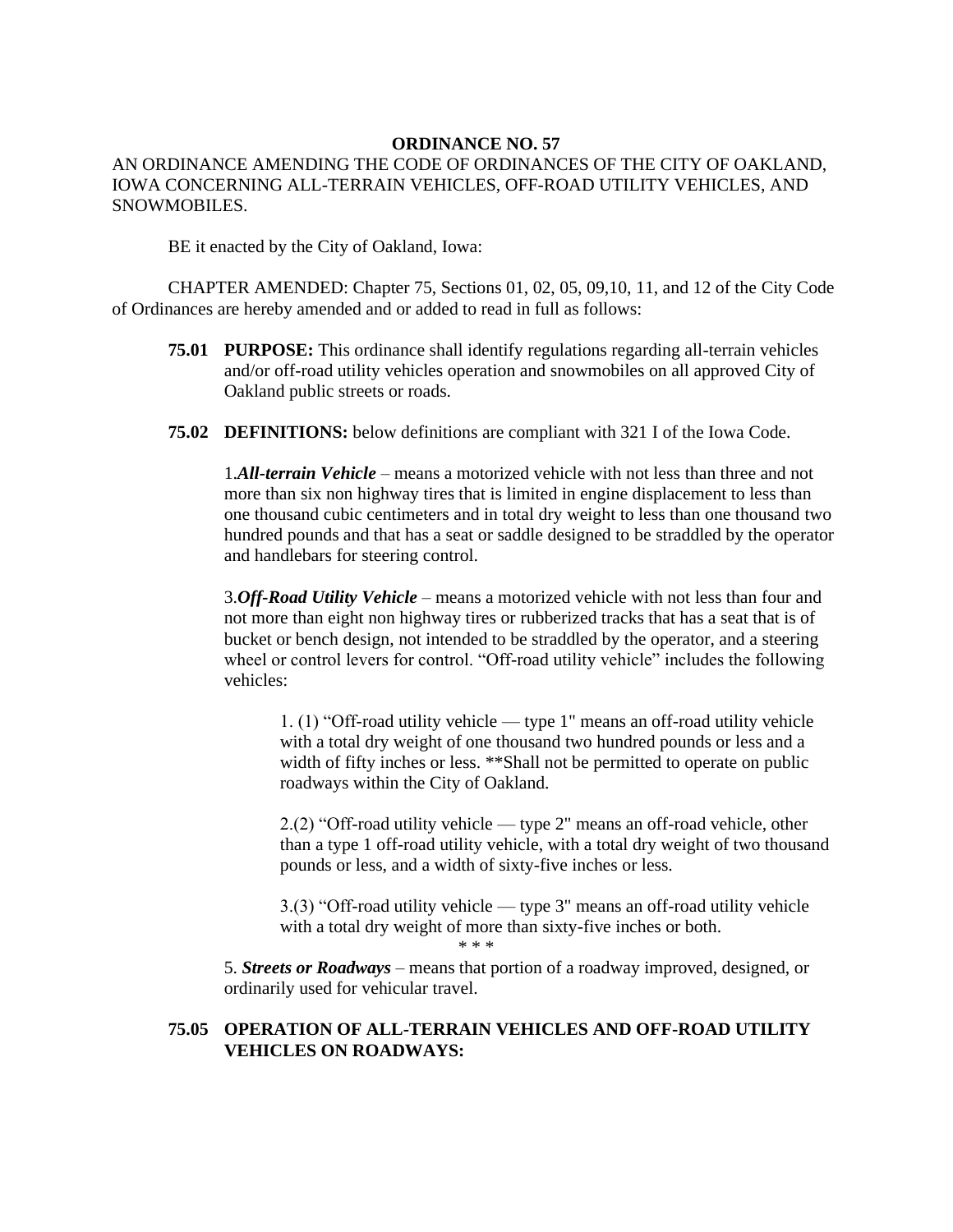If an all-terrain vehicle or off-road vehicle is properly registered pursuant to Iowa Code section 321I.3 and is equipped with the minimum level of safety equipment as prescribed in Section 4 of this ordinance, the vehicle may be operated on any public roadway within the city of Oakland. "Off-road utility vehicle-type 1" shall not be permitted to operate on any public roadway within the city of Oakland.

The operation under this ordinance applies to those roadways lying inside the city limits of the city of Oakland, and does not apply to roadways outside of corporate boundary of the city. Operation shall be permitted on Farm to Market roadways through cities with a population of less than 2500 population whether an ordinance exists or not.

Individuals who operate an all-terrain or off-road vehicle must have a valid state driver's license, proof of liability insurance, and Iowa Department of Natural Resources registration or registration from the appropriate out of state authority on their persons while operating said vehicle.

Operation of all-terrain or off-road vehicles on city public roadways shall be conducted in accordance with all State of Iowa traffic laws and posted signage.

# **75.09 MINIMUM EQUIPMENT STANDARDS FOR OPERATION OF ALL TERRAIN VEHICLES AND OFF ROAD UTILITY VEHICLES:**

Vehicles more than 40 inches wide shall be equipped with turn signal lamps and have a manually operated switched controlled by the driver. Vehicle shall be equipped with a properly operating speedometer and odometer calibrated in miles per hour and miles respectively and shall be fully illuminated when the headlamp(s) are activated.

Vehicles shall be equipped with an electrically actuated horn, and emit a sound clearly audible from a distance of 200 feet. The horn shall be actuated with a switch easily accessible to the driver when operating the vehicle.

Vehicles shall be equipped with a headlamp that shall be in a plane that is perpendicular to a vertical plane through the longitudinal centerline of the vehicle. The headlamps shall be mounted not less than 24 inches, nor more than 54 inches, above the road surface when measured to the headlamp center.

Vehicles shall be equipped with tail lamp or lamps mounted on the rear of the vehicle, exhibiting a red light plainly visible from a distance of 500 feet to the rear. The tail lamps shall be mounted not less than15 inches, nor more than 72 inches, above the roadway. Vehicles shall be equipped with a stop lamps that are actuated by the brake switch to indicate braking of the vehicle.

Vehicles shall be equipped with a DOT rated tire which shall display the proper markings on the sidewall of the tire.

Vehicles shall be equipped with a rear facing mirror and shall provide the operator with a clear view of the rear.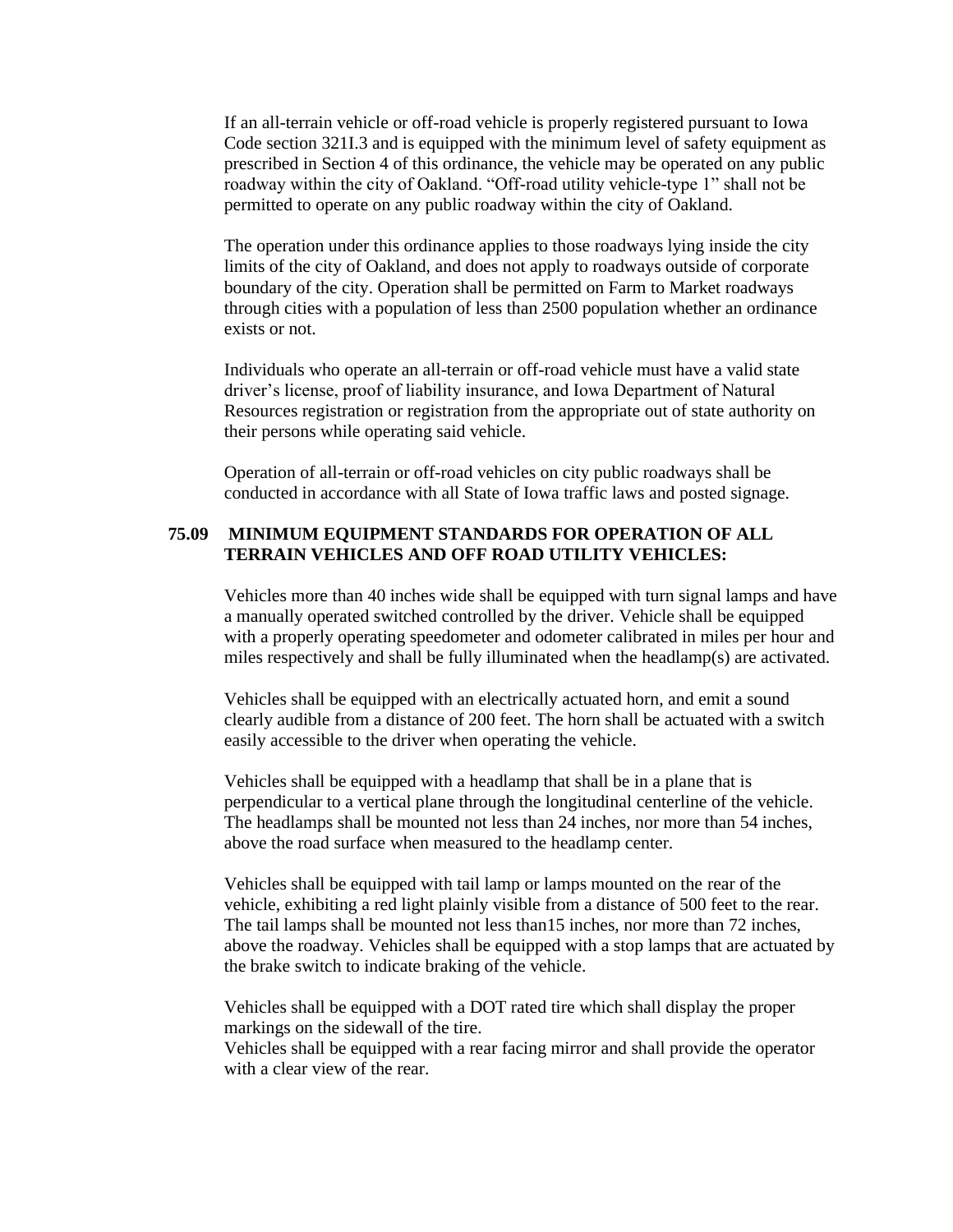# **75.10 REQUIREMENTS OF OPERATION OF ALL TERRAIN VEHICLES AND OFF ROAD UTILITY VEHICLES:**

Individuals who operate on roadways in the city of Oakland must adhere to all applicable City Ordinances and provisions of the Iowa Code. In addition to the provisions of Iowa Code Chapters 321 and321I, the following conditions apply: Every all-terrain or off-road vehicle operated upon the roadways in the city of Oakland shall be registered annually with the City Clerk, and be required to pay a registration fee in such amount established by the council. The operator of each allterrain or off-road vehicle shall be required to provide, upon request by any peace officer, proof of ownership including but not limited to bill of sale or registration. This requirement shall be satisfied if an all-terrain or off-road vehicle is in compliance with the registration requirements of any state within the United States of America.

A person shall not operate an all-terrain or off-road vehicle unless the operator has a valid driver's license issued by any state within the United States of America. A person shall not operate an all-terrain or off-road vehicle unless the operator has proof of insurance complying with that required of an operator of a motor vehicle pursuant to applicable provisions of the Iowa Code, Rules and Regulations, including but not limited to Iowa Code 321.20B and 321A.21.

A person shall not drive or operate an all-terrain or off-road vehicle:

- 1. At a rate of speed greater than the posted speed limit.
- 2. In a careless, reckless, or negligent manner so as to;
- 3. Endanger any person
- 4. Cause injury or damage to person or property
- 5. Create unnecessary skidding or sliding or cause any wheel or wheels to unnecessarily lose contact with the ground.
- 6. While under the influence of intoxicating liquor or narcotics or habit-forming drugs as prescribed under chapter 321J of the Iowa Code.
- 7. In any park, wildlife area, reserve, refuge, game management area, or any portion of a meandered stream, which has been identified as a navigable stream or river by rule adopted by the department and which is covered by water, except on designated riding areas and designated trails should they be established.
- 8. Upon operating railroad right-of-way, an all-terrain or off-road vehicle may be driven directly across railroad right-of-way only at an established crossing and, notwithstanding any other provisions of law, may, if necessary, use the improved portion of the established crossing after yielding to all oncoming traffic. This paragraph does not apply to a law enforcement officer or railroad employee of a utility authority to enter upon the railroad right-of-way in the lawful performance of the employee's duty.
- 9. With more persons on the vehicle than designed to be carried or seated.
- 10. The operator and passengers shall wear the seatbelt or harness as so equipped by the manufacturer.

# **75.11 EXEMPT VEHICLES:**